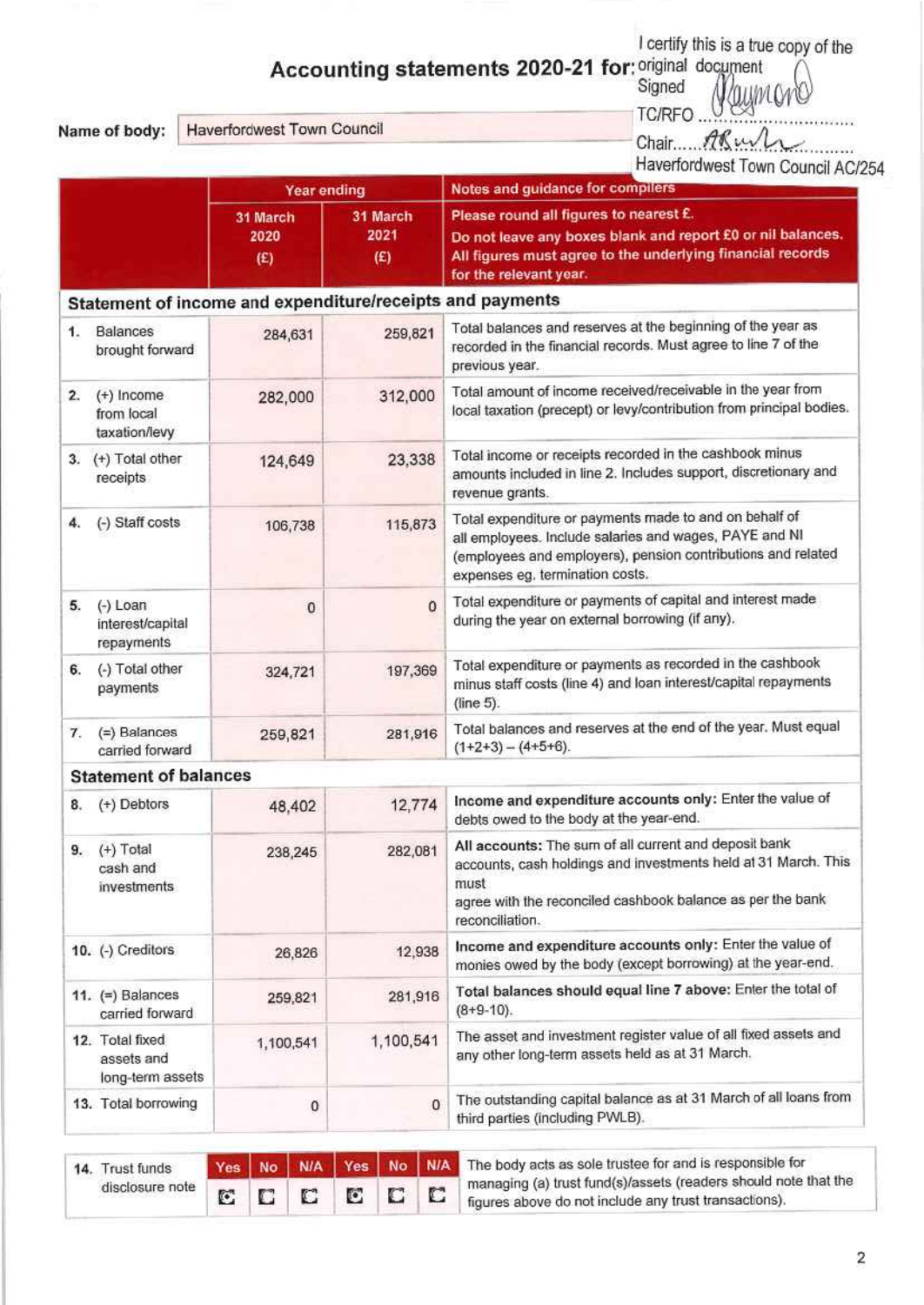# Annual Governance Statement (Part 1)

I certify this is a true copy of the original document Signed

We acknowledge as the members of the Council/Board/Committee, our responsibility TC/RFO. our knowledge and belief, with respect to the accounting statements for the year ender Haverfordwest Town Council AC/254

|                                                                                                                                                                                                                                                                                                                                 |            | Agreed?          | 'YES' means that the                                                                                                                                                      | <b>PG Ref</b> |
|---------------------------------------------------------------------------------------------------------------------------------------------------------------------------------------------------------------------------------------------------------------------------------------------------------------------------------|------------|------------------|---------------------------------------------------------------------------------------------------------------------------------------------------------------------------|---------------|
|                                                                                                                                                                                                                                                                                                                                 | Yes        | No <sup>*</sup>  | <b>Council/Board/Committee:</b>                                                                                                                                           |               |
| 1. We have put in place arrangements for:<br>effective financial management during the year;<br>and<br>the preparation and approval of the accounting<br>statements.                                                                                                                                                            | C          | Ð                | Properly sets its budget and<br>manages its money and prepares<br>and approves its accounting<br>statements as prescribed by law.                                         | 6, 12         |
| 2. We have maintained an adequate system of internal<br>control, including measures designed to prevent<br>and detect fraud and corruption, and reviewed its<br>effectiveness.                                                                                                                                                  | C          | C                | Made proper arrangements<br>and accepted responsibility for<br>safeguarding the public money<br>and resources in its charge.                                              | 6, 7          |
| 3. We have taken all reasonable steps to assure<br>ourselves that there are no matters of actual or<br>potential non-compliance with laws, regulations and<br>codes of practice that could have a significant<br>financial effect on the ability of the Council/Board/<br>Committee to conduct its business or on its finances. | C          | C                | Has only done things that it has<br>the legal power to do and has<br>conformed to codes of practice and<br>standards in the way it has done so.                           | 6             |
| 4. We have provided proper opportunity for the<br>exercise of electors' rights in accordance with the<br>requirements of the Accounts and Audit (Wales)<br>Regulations 2014.                                                                                                                                                    | C          | D                | Has given all persons interested<br>the opportunity to inspect the body's<br>accounts as set out in the notice of<br>audit.                                               | 6, 23         |
| 5. We have carried out an assessment of the risks<br>facing the Council/Board/Committee and taken<br>appropriate steps to manage those risks, including<br>the introduction of internal controls and/or external<br>insurance cover where required.                                                                             | C          | П                | Considered the financial and other<br>risks it faces in the operation of<br>the body and has dealt with them<br>properly.                                                 | 6,9           |
| 6. We have maintained an adequate and effective<br>system of internal audit of the accounting records<br>and control systems throughout the year and have<br>received a report from the internal auditor.                                                                                                                       | C          | C                | Arranged for a competent person,<br>independent of the financial controls<br>and procedures, to give an objective<br>view on whether these meet the<br>needs of the body. | 6, 8          |
| 7. We have considered whether any litigation,<br>liabilities or commitments, events or transactions,<br>occurring either during or after the year-end, have a<br>financial impact on the Council/Board/Committee<br>and, where appropriate, have included them on the<br>accounting statements.                                 | С          | C                | Disclosed everything it should have<br>about its business during the year<br>including events taking place after<br>the year-end if relevant.                             | 6             |
| 8. We have taken appropriate action on all matters<br>raised in previous reports from internal and external<br>audit.                                                                                                                                                                                                           | C          | С                | Considered and taken<br>appropriate action to address<br>issues/weaknesses brought to its<br>attention by both the internal and<br>external auditors.                     | 6, 8, 23      |
| 9. Trust funds - in our capacity as trustee, we have:<br>discharged our responsibility in relation to the                                                                                                                                                                                                                       | <b>Yes</b> | <b>N/A</b><br>No | Has met all of its responsibilities<br>where it is a sole managing trustee                                                                                                | 3, 6          |

accountability for the fund(s) including financial reporting and, if required, independent examination or audit.

| <b>No</b> | N/A | Has met all of its responsibilities                                | 3.6 |
|-----------|-----|--------------------------------------------------------------------|-----|
|           |     | where it is a sole managing trustee<br>of a local trust or trusts. |     |

\* Please provide explanations to the external auditor on a separate sheet for each 'no' response given; and describe what action is being taken to address the weaknesses identified.

C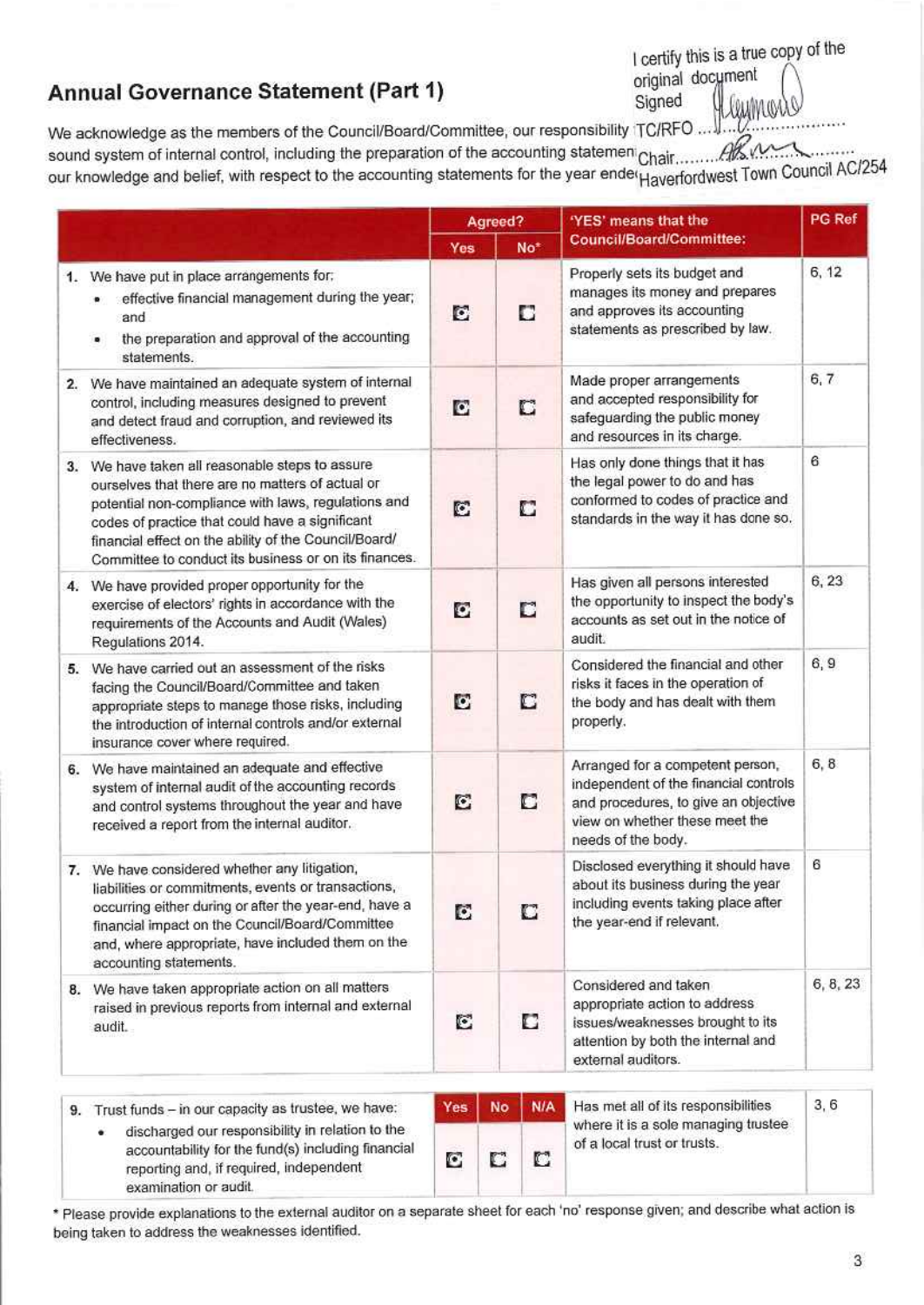## Additional disclosure notes\*

|          | The following information is provided to assist the reader to understand the accounting statement and/or the Annual<br><b>Governance Statement</b>                                                                                                                                                                                                                                                                                                                                                                                                                                                                                                                                                                                                                                                                                                                                  |
|----------|-------------------------------------------------------------------------------------------------------------------------------------------------------------------------------------------------------------------------------------------------------------------------------------------------------------------------------------------------------------------------------------------------------------------------------------------------------------------------------------------------------------------------------------------------------------------------------------------------------------------------------------------------------------------------------------------------------------------------------------------------------------------------------------------------------------------------------------------------------------------------------------|
|          | 1. Expenditure under S137 Local Government Act 1972 and S2 Local Government Act 2000<br>Section 137(1) of the 1972 Act permits the Council to spend on activities for which it has no other specific powers if the<br>Council considers that the expenditure is in the interests of, and will bring direct benefit to, the area or any part of it, or all or<br>some of its inhabitants, providing that the benefit is commensurate with the expenditure. Section 137(3) also permits the<br>Council to incur expenditure for certain charitable and other purposes. The maximum expenditure that can be incurred under<br>both section 137(1) and (3) for the financial year 2020-21 was £8.32 per elector.<br>In 2020-21, the Council made payments totalling £ $6,96+$<br>under section 137. These payments are included within<br>'Other payments' in the Accounting Statement. |
| 2.<br>3. | I certify this is a true copy of the<br>original document<br>Signed<br>TC/RFO<br>Chair Axul<br>Haverfordwest Town Council AC/254                                                                                                                                                                                                                                                                                                                                                                                                                                                                                                                                                                                                                                                                                                                                                    |
|          |                                                                                                                                                                                                                                                                                                                                                                                                                                                                                                                                                                                                                                                                                                                                                                                                                                                                                     |

\* Include here any additional disclosures the Council considers necessary to aid the reader's understanding of the accounting statement and/or the annual governance statement.

# **Council/Board/Committee approval and certification**

The Council/Committee is responsible for the preparation of the accounting statements and the annual governance statement in accordance with the requirements of the Public Audit (Wales) Act 2004 (the Act) and the Accounts and Audit (Wales) Regulations 2014.

| Certification by the RFO<br>certify that the accounting statements contained in this Annual<br>Return presents fairly the financial position of the Council/Board/<br>Committee, and its income and expenditure, or properly presents | Approval by the Council/Board/Committee<br>confirm that these accounting statements and<br>Annual Gove mance Statement were approved by the<br>Council/Board/Committee under minute reference: |  |  |  |
|---------------------------------------------------------------------------------------------------------------------------------------------------------------------------------------------------------------------------------------|------------------------------------------------------------------------------------------------------------------------------------------------------------------------------------------------|--|--|--|
| receipts and payments, as the case may be, for the year ended<br>31 March 2021.                                                                                                                                                       | Minute ref: 2044                                                                                                                                                                               |  |  |  |
| rymond<br>RFO signature:                                                                                                                                                                                                              | Chair of meeting signature: ML Bur                                                                                                                                                             |  |  |  |
| Name: Juliet Raymond                                                                                                                                                                                                                  | Name: Councillor Alan Buckfield                                                                                                                                                                |  |  |  |
| Date: 16 June 2021                                                                                                                                                                                                                    | Date: 23 June 2021                                                                                                                                                                             |  |  |  |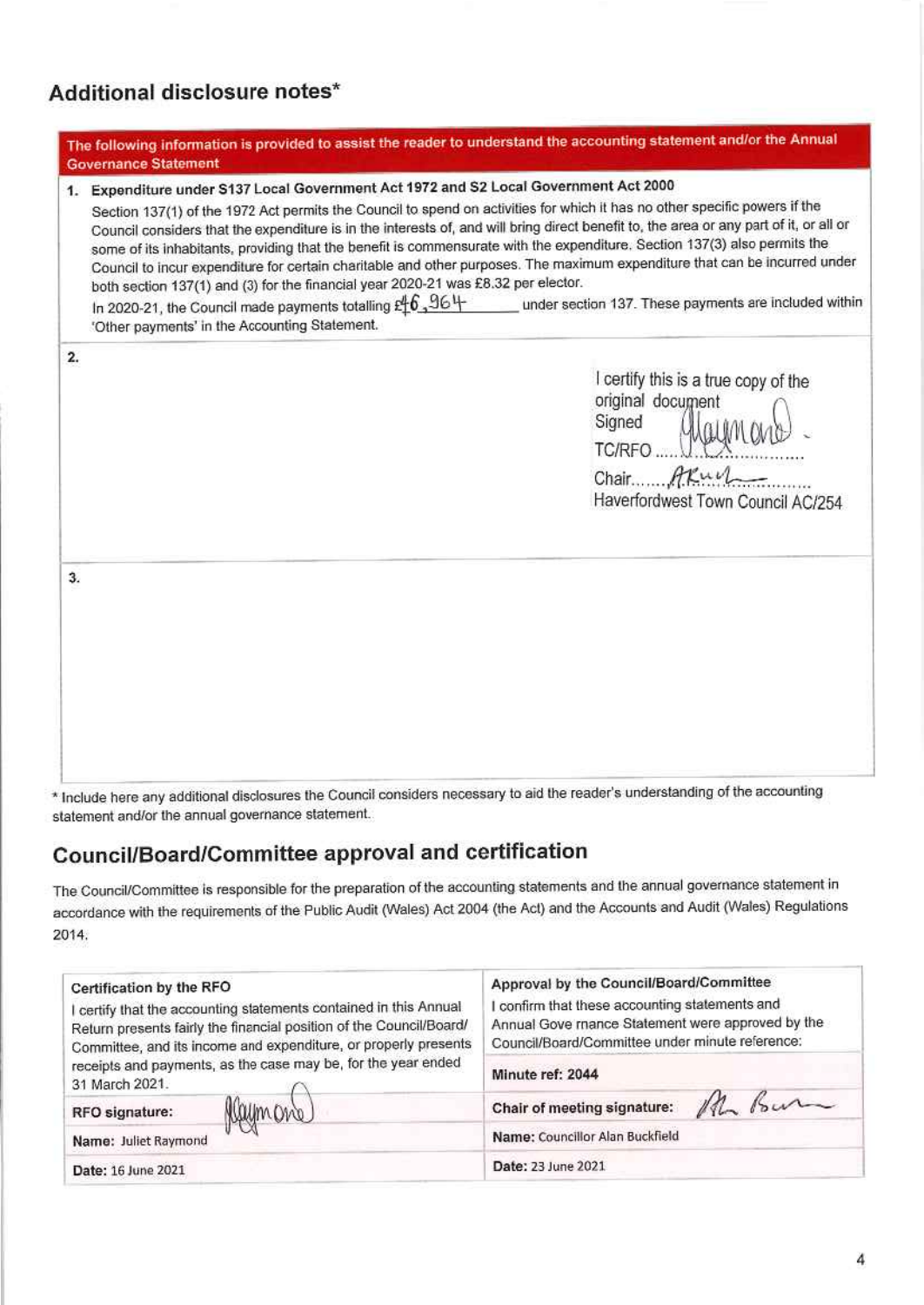## **Auditor General for Wales' Audit Certificate and report**

I report in respect of my audit of the accounts under section 13 of the Act, whether any matters that come to my attention give cause for concern that relevant legislation and regulatory requirements have not been met. My audit has been conducted in accordance with guidance issued by the Auditor General for Wales.

I certify that I have completed the audit of the Annual Return for the year ended 31 March 2021 of:

Haverfordwest Town Council

## **Auditor General's report**

#### **Audit opinion - Unqualified**

On the basis of my review, in my opinion no matters have come to my attention giving cause for concern that in any material respect, the information reported in this Annual Return:

- has not been prepared in accordance with proper practices;
- that relevant legislation and regulatory reguirements have not been met;
- is not consistent with the Council's/Committee's governance arrangements; and
- that the Council/Committee does not have proper arrangements in place to secure economy, efficiency and effectiveness in its use of resources.

#### **Other matters arising and recommendations**

There are no further matters I wish to draw to the Council's attention.

|                                                                                                | Date: 18/05/2022 |
|------------------------------------------------------------------------------------------------|------------------|
| Deryck Evans, Audit Manager, Audit Wales<br>For and on behalf of the Auditor General for Wales |                  |

**\*** Delete as appropriate.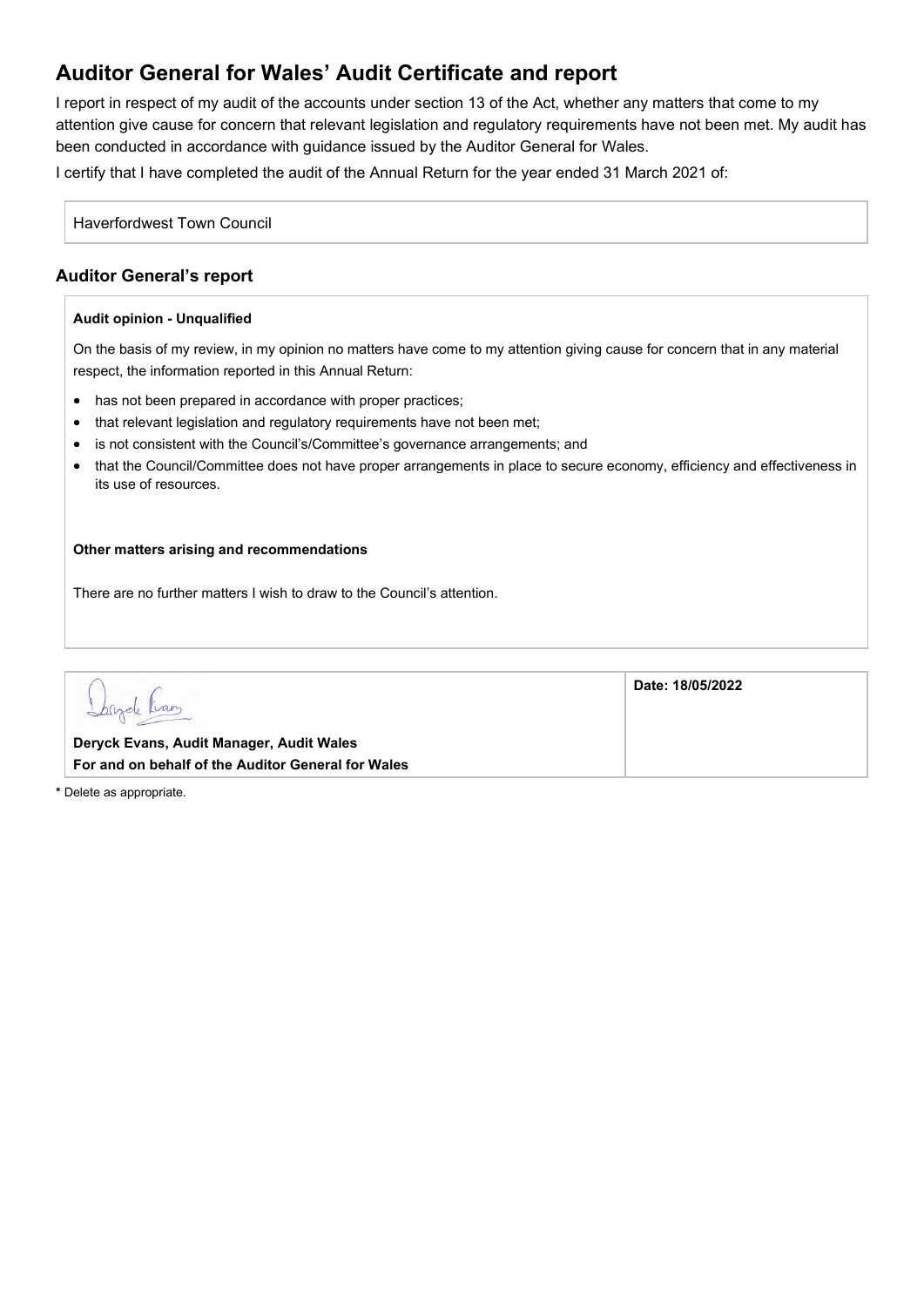|               | Annual internal audit report to:  | I certify this is a true copy of the<br>original document<br>Signed<br><i>UNCMO-</i><br><b>TC/RFO</b> |
|---------------|-----------------------------------|-------------------------------------------------------------------------------------------------------|
| Name of body: | <b>Haverfordwest Town Council</b> | Chair.                                                                                                |
|               |                                   | Haverfordwest Town Council AC/254                                                                     |

The Council/Board/Committee's internal audit, acting independently and on the basis of an assessment of risk, has included carrying out a selective assessment of compliance with relevant procedures and controls expected to be in operation during the financial year ending 31 March 2021.

The internal audit has been carried out in accordance with the Council/Board/Committee's needs and planned coverage. On the basis of the findings in the areas examined, the internal audit conclusions are summarised in this table. Set out below are the objectives of internal control and the internal audit conclusions on whether, in all significant respects, the following control objectives were being achieved throughout the financial year to a standard adequate to meet the needs of the Council/Board/Committee.

|                                                                                                                                                                                                        |     |                 | Agreed? |                         | Outline of work undertaken as part of                                                          |
|--------------------------------------------------------------------------------------------------------------------------------------------------------------------------------------------------------|-----|-----------------|---------|-------------------------|------------------------------------------------------------------------------------------------|
|                                                                                                                                                                                                        | Yes | No <sup>*</sup> | N/A     | <b>Not</b><br>covered** | the internal audit (NB not required if<br>detailed internal audit report presented<br>to body) |
| 1. Appropriate books of account have<br>been properly kept throughout the<br>year.                                                                                                                     | E   | D               | C       | C                       | Insert text                                                                                    |
| 2. Financial regulations have been<br>met, payments were supported by<br>invoices, expenditure was approved<br>and VAT was appropriately<br>accounted for.                                             | C   | C               | C       | C                       | Insert text                                                                                    |
| 3. The body assessed the significant<br>risks to achieving its objectives<br>and reviewed the adequacy of<br>arrangements to manage these.                                                             | C   | C               | п       | D                       | Insert text                                                                                    |
| 4. The annual precept/levy/resource<br>demand requirement resulted from<br>an adequate budgetary process,<br>progress against the budget was<br>regularly monitored, and reserves<br>were appropriate. | C   | C               | С       | C                       | Insert text                                                                                    |
| 5. Expected income was fully<br>received, based on correct prices,<br>properly recorded and promptly<br>banked, and VAT was appropriately<br>accounted for.                                            | C   | C               | C       | C                       | Insert text                                                                                    |
| 6. Petty cash payments were<br>properly supported by receipts,<br>expenditure was approved and<br>VAT appropriately accounted for.                                                                     | C   | C               | D       | C                       | Insert text                                                                                    |
| 7. Salaries to employees and<br>allowances to members were paid<br>in accordance with minuted<br>approvals, and PAYE and NI<br>requirements were properly applied.                                     | G   | n               | С       | n                       | Insert text                                                                                    |
| 8. Asset and investment registers<br>were complete, accurate,<br>and properly maintained.                                                                                                              | C   | C               | C       | C                       | See report of Internal Auditor                                                                 |